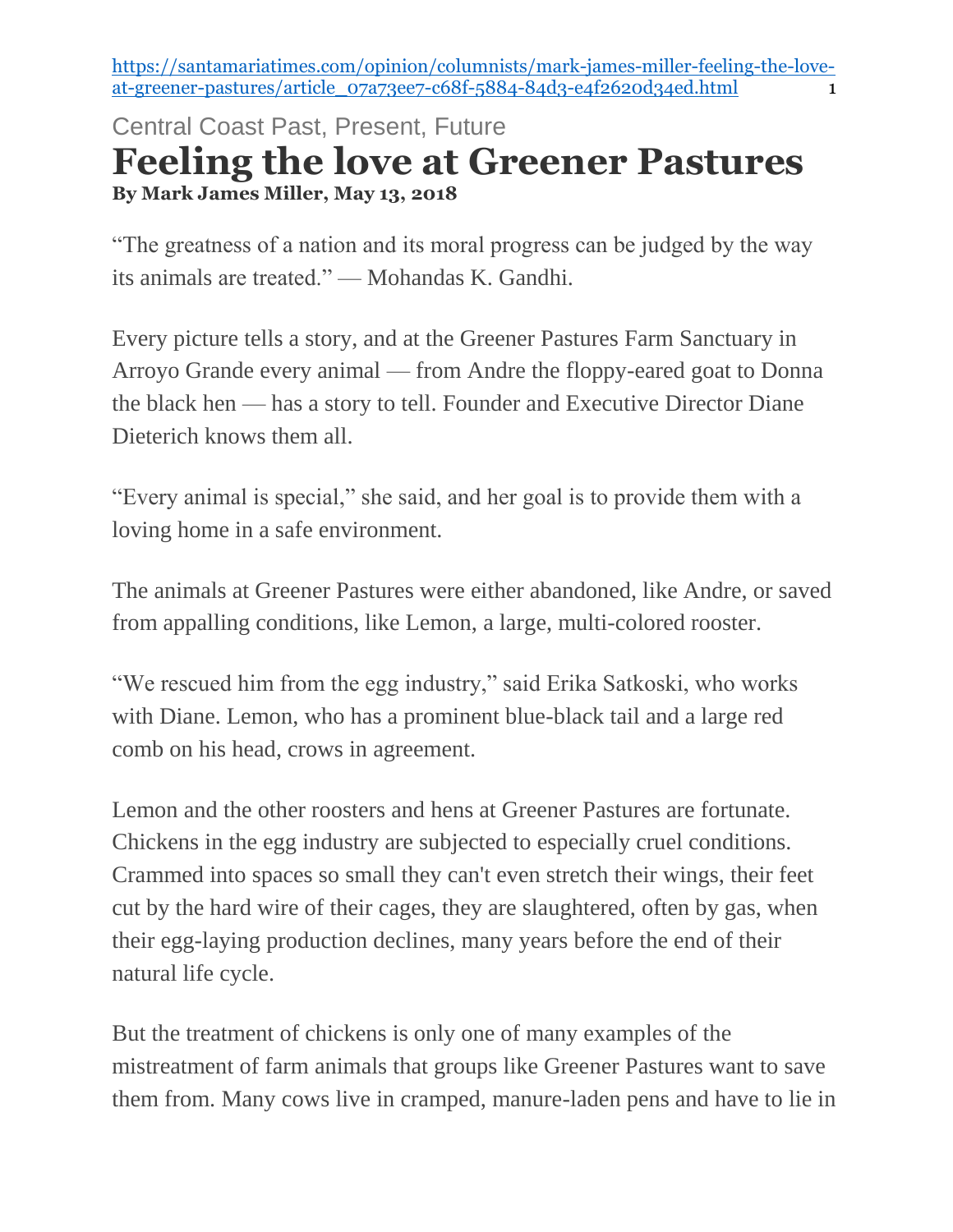[https://santamariatimes.com/opinion/columnists/mark-james-miller-feeling-the-love](https://santamariatimes.com/opinion/columnists/mark-james-miller-feeling-the-love-at-greener-pastures/article_07a73ee7-c68f-5884-84d3-e4f2620d34ed.html)[at-greener-pastures/article\\_07a73ee7-c68f-5884-84d3-e4f2620d34ed.html](https://santamariatimes.com/opinion/columnists/mark-james-miller-feeling-the-love-at-greener-pastures/article_07a73ee7-c68f-5884-84d3-e4f2620d34ed.html) 2

their own feces. Many male calves are taken from their mothers at 2 days old, then chained in crates and killed for veal at four months. Female pigs are kept in breeding cages, some so small they cannot turn around, and frequently suffer from abrasions on their heads from trying to escape. The list, sadly, goes on and on.

But the goals of Diane and Erika do not stop at simply rescuing farm animals and rehabilitating them from the trauma they have suffered. They see an even greater purpose — making these animals available to at-risk children and helping them heal from emotional and or physical abuse by bonding with the animals at Greener Pastures. There they can discover that interacting with these animals can begin the healing process, sharing the love animals have to offer.

Greener Pastures is searching for a permanent location in San Luis Obispo County where this work can be carried on.

"We need five to 10 acres of flat land, preferably fenced, with a barn and living quarters," Diane said.

That would enable them to help more animals and reach out to the community. Diane would like to have an extended youth program, and offer internships and workshops on how to be gentle with animals. She wants to emphasize educating children about animals, especially farm animals, and learn about the unconditional love animals have to offer.

While the focus is on children, others can benefit. Veterans and others with PTSD, handicapped or special-needs children, troubled teens, addicts and anyone else at risk can benefit from bonding with farm animals.